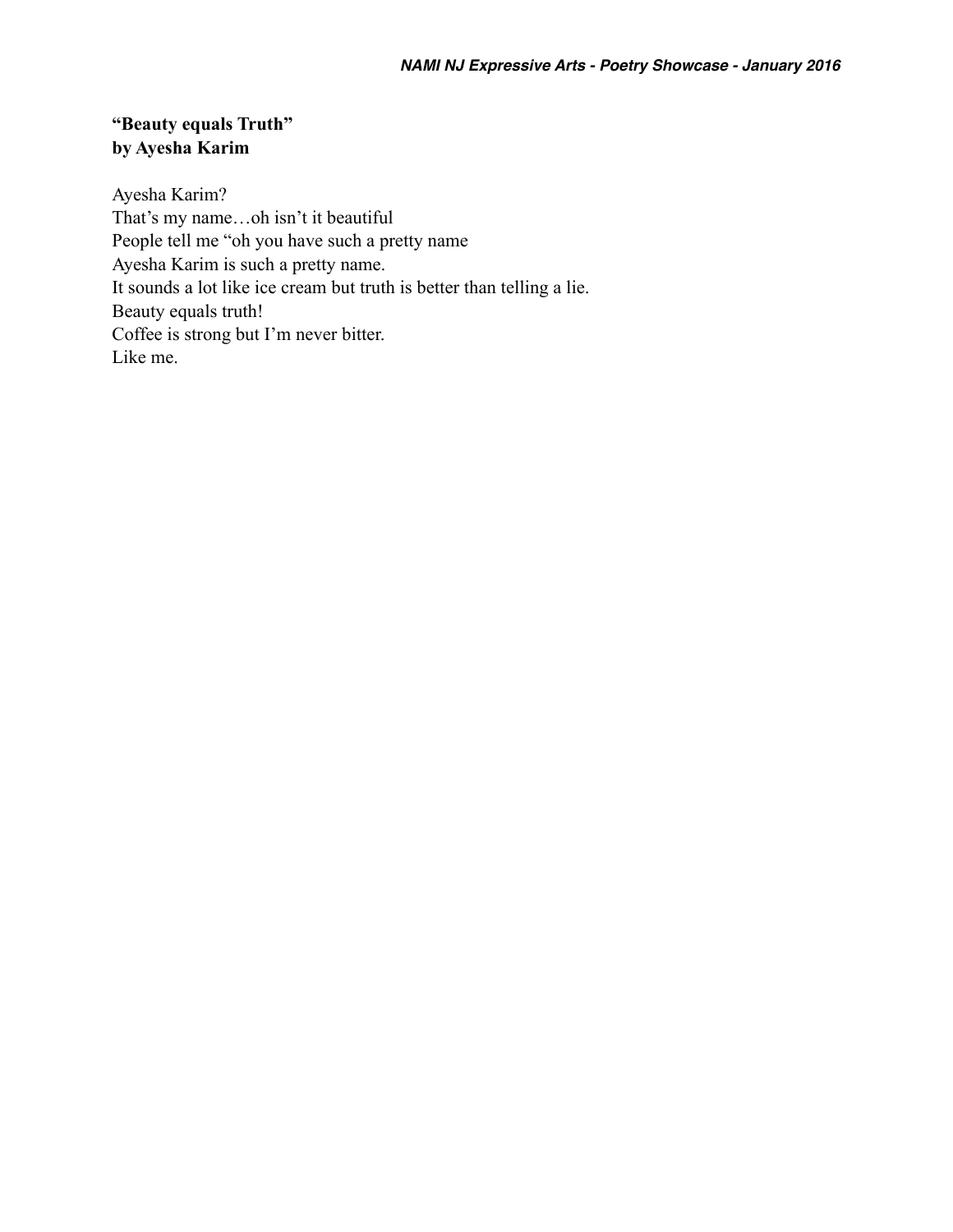#### **"HOBO'S DISTRACTIONS" by Fred Chambers**

Urbanity blights the soybeans, And that September omniscience, That onliness that only my Piedmont brings, Forming those clouds of ripples in mirth,

Ascending that Eastern horizon Are purple magic thunderclappers. They play rhyme with my asphalt, Straight…And flat…And somewhere… Looking for a sunset.

Then forward steers a miniature bliss, An even greener trees' fingers Toy with my freight train's crossbars

Then forward, yet still beyond, Civilization's poverty sprawls; All square and new brick. And a town of Brick has distinction.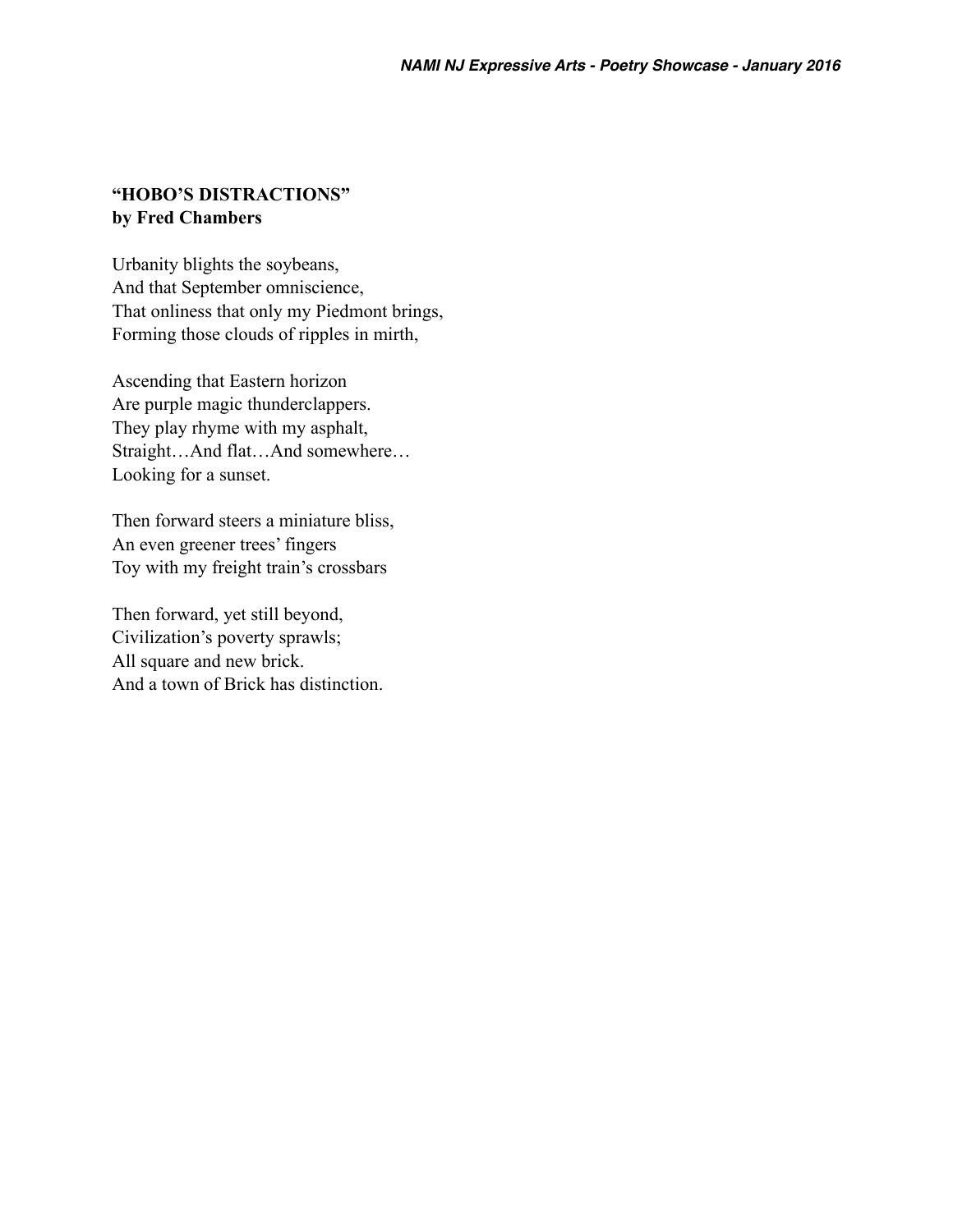# **"Love" by Jim White**

This morning came with a song. Travel to the next dawn. Bring your feelings along. "I'm gone!"

In athe Winter, we'll stand. In the Spring, we'll band like refined sand. In the Summer, we'll be bright while running hand in hand. Then in the Fall, we'll land.

There will be a Winter's dawn in windows a glowing. Spring will be like picking up and going. Summer will be a journey's showing. Then in the Fall, our faults will disappear like the leaves blowing.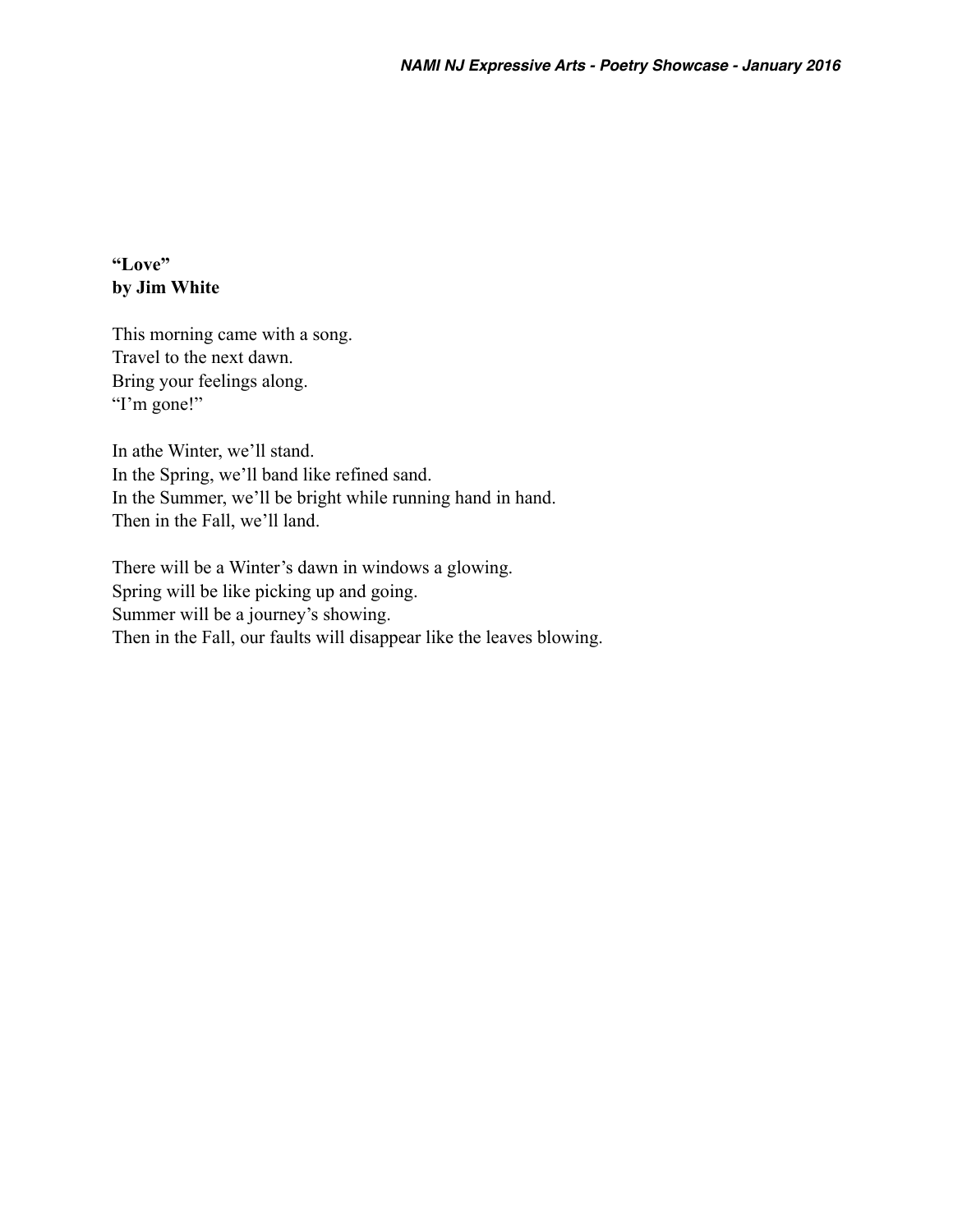# **"Simmering Stigma" by Tammy Smith**

Are these waves of sharp insight or sickening intrusions infecting my mind? I thought I was getting better but twisted memories resurfaced, Cut across the corners of my slanted perspective, and Bled over painful boundaries, The unexpected resurgence of symptoms charted my old behavior patterns and Threw me of course. My psychiatric history brewed clinical concoctions as fresh ideas instead of stale leftovers. Psychotropic drug prescriptions, like healing notes, affixed to the olive green fridge shoved Against institutional walls are powerful reminders for me to forgive my misconceptions. Denying my illness does not serve any main course and only heats up more distractions. I swallow my bride and choke on this bitter insight, coughing up the remnants of raw judgments I still stew over.